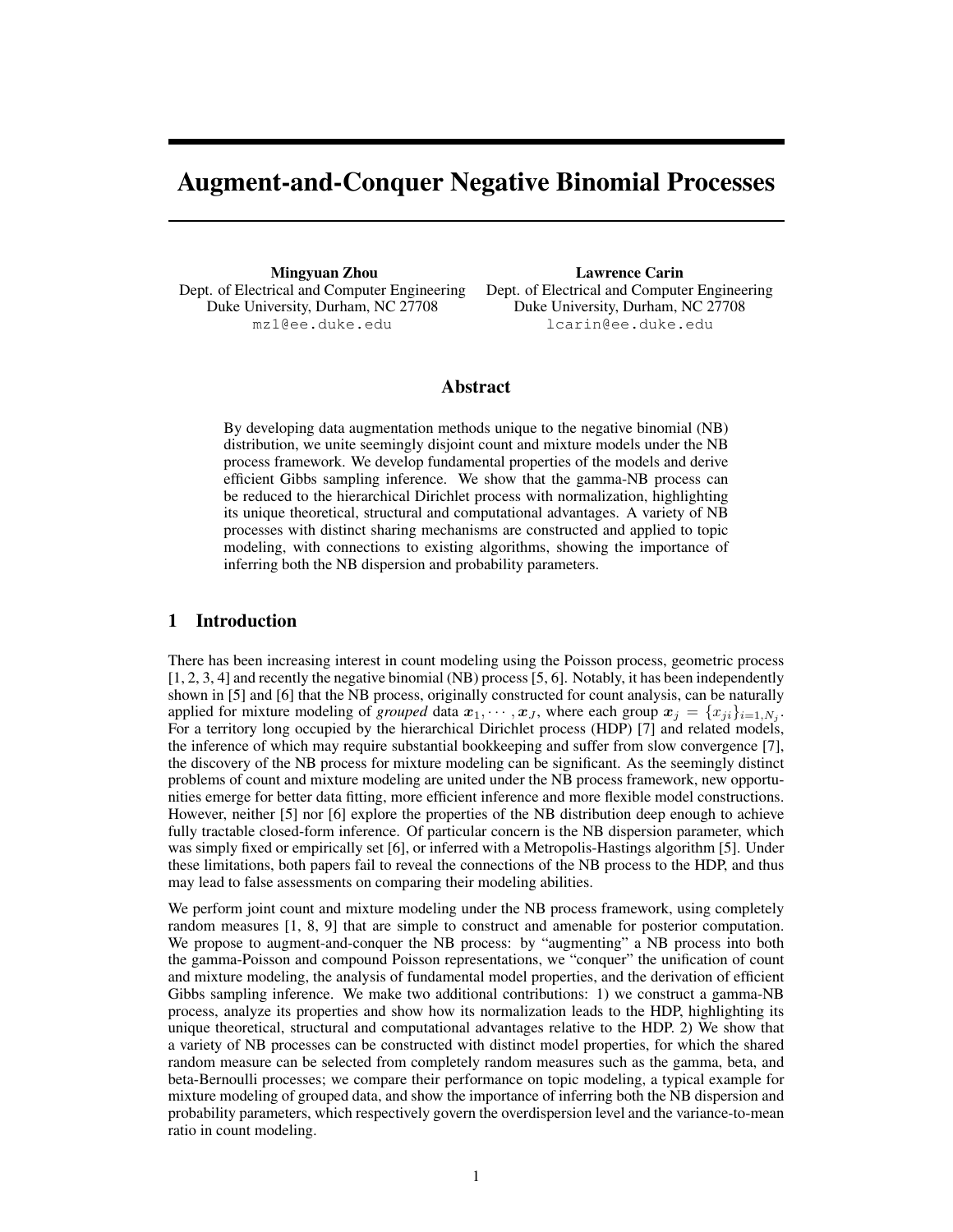#### 1.1 Poisson process for count and mixture modeling

Before introducing the NB process, we first illustrate how the seemingly distinct problems of count and mixture modeling can be united under the Poisson process. Denote  $\Omega$  as a measure space and for each Borel set  $A \subset \Omega$ , denote  $X_j(A)$  as a count random variable describing the number of observations in  $x_j$  that reside within A. Given grouped data  $x_1, \dots, x_J$ , for any measurable disjoint partition  $A_1, \dots, A_Q$  of  $\Omega$ , we aim to jointly model the count random variables  $\{X_i(A_q)\}\$ . A natural choice would be to define a Poisson process  $X_j \sim PP(G)$ , with a shared completely random measure G on  $\Omega$ , such that  $X_j(A) \sim \text{Pois}(G(A))$  for each  $A \subset \Omega$ . Denote  $G(\Omega) = \sum_{q=1}^{Q} G(A_q)$  and  $\tilde{G} = G/G(\Omega)$ . Following Lemma 4.1 of [5], the joint distributions of  $X_j(\Omega), X_j(A_1), \cdots, X_j(A_Q)$ are equivalent under the following two expressions:

$$
X_j(\Omega) = \sum_{q=1}^Q X_j(A_q), \qquad X_j(A_q) \sim \text{Pois}(G(A_q));\tag{1}
$$

$$
X_j(\Omega) \sim \text{Poisson}(G(\Omega)), \quad [X_j(A_1), \cdots, X_j(A_q)] \sim \text{Mult}(X_j(\Omega); \tilde{G}(A_1), \cdots, \tilde{G}(A_q)).
$$
 (2)

Thus the Poisson process provides not only a way to generate independent counts from each  $A_q$ , but also a mechanism for mixture modeling, which allocates the observations into any measurable disjoint partition  $\{A_q\}_{q,Q}$  of  $\Omega$ , conditioning on  $X_j(\Omega)$  and the normalized mean measure G.

To complete the model, we may place a gamma process [9] prior on the shared measure as  $G \sim \text{Gap}(c, G_0)$ , with concentration parameter c and base measure  $G_0$ , such that  $G(A) \sim$ Gamma( $G_0(A), 1/c$ ) for each  $A \subset \Omega$ , where  $G_0$  can be continuous, discrete or a combination of both. Note that  $\tilde{G} = G/G(\Omega)$  now becomes a Dirichlet process (DP) as  $\tilde{G} \sim DP(\gamma_0, \tilde{G}_0)$ , where  $\gamma_0 = G_0(\Omega)$  and  $G_0 = G_0/\gamma_0$ . The normalized gamma representation of the DP is discussed in [10, 11, 9] and has been used to construct the group-level DPs for an HDP [12]. The Poisson process has an equal-dispersion assumption for count modeling. As shown in (2), the construction of Poisson processes with a shared gamma process mean measure implies the same mixture proportions across groups, which is essentially the same as the DP when used for mixture modeling when the total counts  $\{X_i(\Omega)\}\$ i are not treated as random variables. This motivates us to consider adding an additional layer or using a different distribution other than the Poisson to model the counts. As shown below, the NB distribution is an ideal candidate, not only because it allows overdispersion, but also because it can be augmented into both a gamma-Poisson and a compound Poisson representations.

## 2 Augment-and-Conquer the Negative Binomial Distribution

The NB distribution  $m \sim NB(r, p)$  has the probability mass function (PMF)  $f_M(m) = \frac{\Gamma(r+m)}{m!\Gamma(r)}(1$  $p)^{r}p^{m}$ . It has a mean  $\mu = rp/(1-p)$  smaller than the variance  $\sigma^{2} = rp/(1-p)^{2} = \mu + r^{-1}\mu^{2}$ , with the variance-to-mean ratio (VMR) as  $(1-p)^{-1}$  and the overdispersion level (ODL, the coefficient of the quadratic term in  $\sigma^2$ ) as  $r^{-1}$ . It has been widely investigated and applied to numerous scientific studies [13, 14, 15]. The NB distribution can be augmented into a gamma-Poisson construction as  $m \sim \text{Pois}(\lambda)$ ,  $\lambda \sim \text{Gamma}(r, p/(1-p))$ , where the gamma distribution is parameterized by its shape r and scale  $p/(1-p)$ . It can also be augmented under a compound Poisson representation [16] as  $m = \sum_{t=1}^{l} u_t$ ,  $u_t \sim \text{Log}(p)$ ,  $l \sim \text{Pois}(-r \ln(1-p))$ , where  $u \sim \text{Log}(p)$  is the logarithmic distribution [17] with probability-generating function (PGF)  $C_U(z) = \ln(1 - pz)/\ln(1 - p)$ ,  $|z| <$  $p^{-1}$ . In a slight abuse of notation, but for added conciseness, in the following discussion we use  $m \sim \sum_{t=1}^{l} \text{Log}(p)$  to denote  $m = \sum_{t=1}^{l} u_t, u_t \sim \text{Log}(p)$ .

The inference of the NB dispersion parameter  $r$  has long been a challenge [13, 18, 19]. In this paper, we first place a gamma prior on it as  $r \sim \text{Gamma}(r_1, 1/c_1)$ . We then use Lemma 2.1 (below) to infer a latent count l for each  $m \sim NB(r, p)$  conditioning on m and r. Since  $l \sim Pois(-r \ln(1-p))$ by construction, we can use the gamma Poisson conjugacy to update  $r$ . Using Lemma 2.2 (below), we can further infer an augmented latent count  $l'$  for each  $l$ , and then use these latent counts to update  $r_1$ , assuming  $r_1 \sim \text{Gamma}(r_2, 1/c_2)$ . Using Lemmas 2.1 and 2.2, we can continue this process repeatedly, suggesting that we may build a NB process to model data that have subgroups within groups. The conditional posterior of the latent count  $l$  was first derived by us but was not given an analytical form [20]. Below we explicitly derive the PMF of  $l$ , shown in (3), and find that it exactly represents the distribution of the random number of tables occupied by  $m$  customers in a Chinese restaurant process with concentration parameter r [21, 22, 7]. We denote  $l \sim \text{CRT}(m, r)$ as a Chinese restaurant table (CRT) count random variable with such a PMF and as proved in the supplementary material, we can sample it as  $l = \sum_{n=1}^{m} b_n$ ,  $b_n \sim \text{Bernoulli}(r/(n-1+r))$ .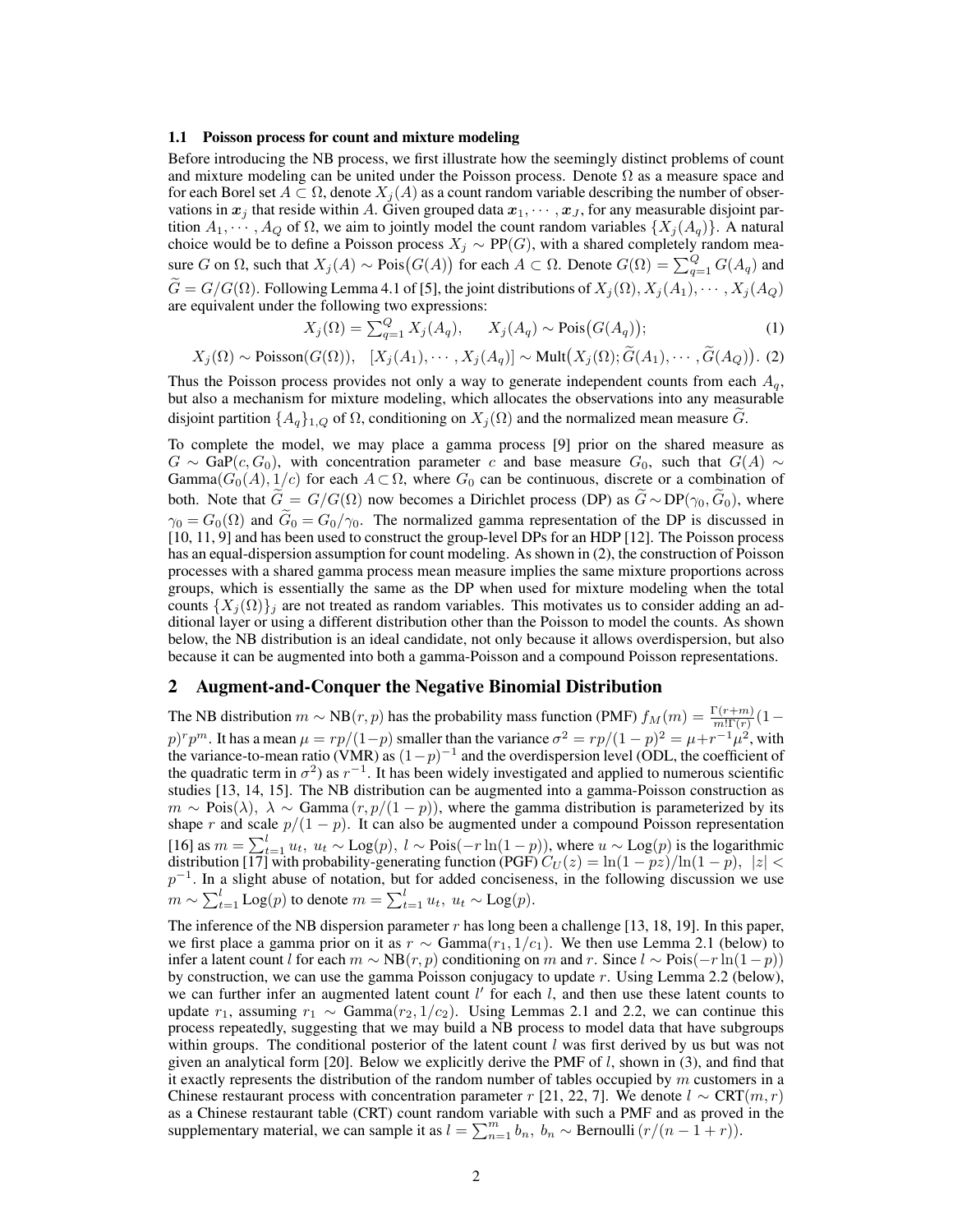Both the gamma-Poisson and compound-Poisson augmentations of the NB distribution and Lemmas 2.1 and 2.2 are key ingredients of this paper. We will show that these augment-and-concur methods not only unite count and mixture modeling and provide efficient inference, but also, as shown in Section 3, let us examine the posteriors to understand fundamental properties of the NB processes, clearly revealing connections to previous nonparametric Bayesian mixture models.

**Lemma 2.1.** *Denote*  $s(m, j)$  *as Stirling numbers of the first kind [17]. Augment*  $m \sim NB(r, p)$ *under the compound Poisson representation as*  $m \sim \sum_{t=1}^{l} \text{Log}(p)$ ,  $l \sim \text{Pois}(-r \ln(1-p))$ , then *the conditional posterior of* l *has PMF*

$$
\Pr(l = j | m, r) = \frac{\Gamma(r)}{\Gamma(m+r)} |s(m, j)| r^j, \ \ j = 0, 1, \cdots, m.
$$
 (3)

*Proof.* Denote  $w_j \sim \sum_{t=1}^j \text{Log}(p)$ ,  $j = 1, \dots, m$ . Since  $w_j$  is the summation of j iid Log(p) random variables, the PGF of  $w_j$  becomes  $C_{W_j}(z) = C_U^j(z) = [\ln(1-pz)/\ln(1-p)]^j$ ,  $|z| <$  $p^{-1}$ . Using the property that  $[\ln(1+x)]^j = j! \sum_{n=j}^{\infty} \frac{s(n,j)x^n}{n!}$  $\frac{1}{n!}$  [17], we have  $Pr(w_j = m) =$  $C_{W}^{(m)}$  $\binom{m}{W_j}(0)/m! = (-1)^m p^j j! s(m,j)/(m![\ln(1-p)]^j)$ . Thus for  $0 \le j \le m$ , we have Pr(L =  $j|m,r) \propto \Pr(w_j=m)$ Pois $(j; -r\ln(1-p)) \propto |s(m,j)|r^j$ . Denote  $S_r(m) = \sum_{j=0}^m |s(m,j)|r^j$ , we have  $S_r(m) = (m-1+r)S_r(m-1) = \cdots = \prod_{n=1}^{m-1} (r+n)S_r(1) = \prod_{n=0}^{m-1} (r+n) = \frac{\Gamma(m+r)}{\Gamma(r)}$ . **Lemma 2.2.** *Let*  $m \sim NB(r, p)$ ,  $r \sim \text{Gamma}(r_1, 1/c_1)$ , *denote*  $p' = \frac{-\ln(1-p)}{r_1 - \ln(1-p)}$  $\frac{-\ln(1-p)}{c_1-\ln(1-p)}$ , then m can also *be generated from a compound distribution as*

$$
m \sim \sum_{t=1}^{l} \text{Log}(p), \ l \sim \sum_{t'=1}^{l'} \text{Log}(p'), \ l' \sim \text{Pois}(-r_1 \ln(1-p')). \tag{4}
$$

*Proof.* Augmenting m leads to  $m \sim \sum_{t=1}^{l} \text{Log}(p)$ ,  $l \sim \text{Pois}(-r \ln(1-p))$ . Marginalizing out r leads to  $l \sim NB(r_1, p')$ . Augmenting  $l$  using its compound Poisson representation leads to (4).

# 3 Gamma-Negative Binomial Process

We explore sharing the NB dispersion across groups while the probability parameters are group dependent. We define a NB process  $X \sim \text{NBP}(G, p)$  as  $X(A) \sim \text{NB}(G(A), p)$  for each  $A \subset \Omega$  and construct a gamma-NB process for joint count and mixture modeling as  $X_j \sim \text{NBP}(G, p_j)$ ,  $G \sim$  $GaP(c, G_0)$ , which can be augmented as a gamma-gamma-Poisson process as

$$
X_j \sim \text{PP}(\Lambda_j), \ \Lambda_j \sim \text{GaP}((1-p_j)/p_j, G), \ G \sim \text{GaP}(c, G_0). \tag{5}
$$

In the above  $PP(\cdot)$  and  $GaP(\cdot)$  represent the Poisson and gamma processes, respectively, as defined in Section 1.1. Using Lemma 2.2, the gamma-NB process can also be augmented as

$$
X_j \sim \sum_{t=1}^{L_j} \text{Log}(p_j), \ L_j \sim \text{PP}(-G \ln(1-p_j)), \ G \sim \text{Gap}(c, G_0); \tag{6}
$$

$$
L = \sum_{j} L_{j} \sim \sum_{t=1}^{L'} \text{Log}(p'), \ L' \sim \text{PP}(-G_{0} \ln(1-p')), \ p' = \frac{-\sum_{j} \ln(1-p_{j})}{c - \sum_{j} \ln(1-p_{j})}.
$$
 (7)

These three augmentations allow us to derive a sequence of closed-form update equations for inference with the gamma-NB process. Using the gamma Poisson conjugacy on (5), for each  $A \subset \Omega$ , we have  $\Lambda_j(A)|G, X_j, p_j \sim \text{Gamma}(G(A) + X_j(A), p_j)$ , thus the conditional posterior of  $\Lambda_j$  is

$$
\Lambda_j|G, X_j, p_j \sim \text{GaP}\left(1/p_j, G + X_j\right). \tag{8}
$$

Define  $T \sim \text{CRTP}(X, G)$  as a CRT process that  $T(A) = \sum_{\omega \in A} T(\omega)$ ,  $T(\omega) \sim \text{CRT}(X(\omega), G(\omega))$ for each  $A \subset \Omega$ . Applying Lemma 2.1 on (6) and (7), we have

$$
L_j|X_j, G \sim \text{CRTP}(X_j, G), \quad L'|L, G_0 \sim \text{CRTP}(L, G_0). \tag{9}
$$

If  $G_0$  is a continuous base measure and  $\gamma_0 = G_0(\Omega)$  is finite, we have  $G_0(\omega) \to 0 \ \forall \omega \in \Omega$  and thus

$$
L'(\Omega)|L, G_0 = \sum_{\omega \in \Omega} \delta(L(\omega) > 0) = \sum_{\omega \in \Omega} \delta(\sum_j X_j(\omega) > 0)
$$
(10)

which is equal to  $K^+$ , the total number of used discrete atoms; if  $G_0$  is discrete as  $G_0$  =  $\sum_{k=1}^K \frac{\gamma_0}{K} \delta_{\omega_k}$ , then  $L'(\omega_k) = \text{CRT}(L(\omega_k), \frac{\gamma_0}{K}) \ge 1$  if  $\sum_j X_j(\omega_k) > 0$ , thus  $L'(\Omega) \ge K^+$ . In either case, let  $\gamma_0 \sim \text{Gamma}(e_0, 1/f_0)$ , with the gamma Poisson conjugacy on (6) and (7), we have  $\gamma_0 \vert \{L'(\Omega), p'\} \sim \text{Gamma}(e_0 + L'(\Omega)),$  $1<sup>1</sup>$  $\Delta$  $(11)$ 

$$
\gamma_0 \mid \{ L \ (3\ell), p \} \sim \text{Gamma}(e_0 + L \ (3\ell), \frac{1}{f_0 - \ln(1 - p')} \}, \tag{11}
$$

$$
G|G_0, \{L_j, p_j\} \sim \text{GaP}(c - \sum_j \ln(1 - p_j), G_0 + \sum_j L_j). \tag{12}
$$

Since the data  $\{x_{ji}\}_i$  are exchangeable within group j, the predictive distribution of a point  $X_{ji}$ , conditioning on  $X_j^{-i} = \{X_{jn}\}_{n:n\neq i}$  and G, with  $\Lambda_j$  marginalized out, can be expressed as

$$
X_{ji}|G, X_j^{-i} \sim \frac{\mathbb{E}[\Lambda_j|G, X_j^{-i}]}{\mathbb{E}[\Lambda_j(\Omega)|G, X_j^{-i}]} = \frac{G}{G(\Omega) + X_j(\Omega) - 1} + \frac{X_j^{-i}}{G(\Omega) + X_j(\Omega) - 1}.
$$
 (13)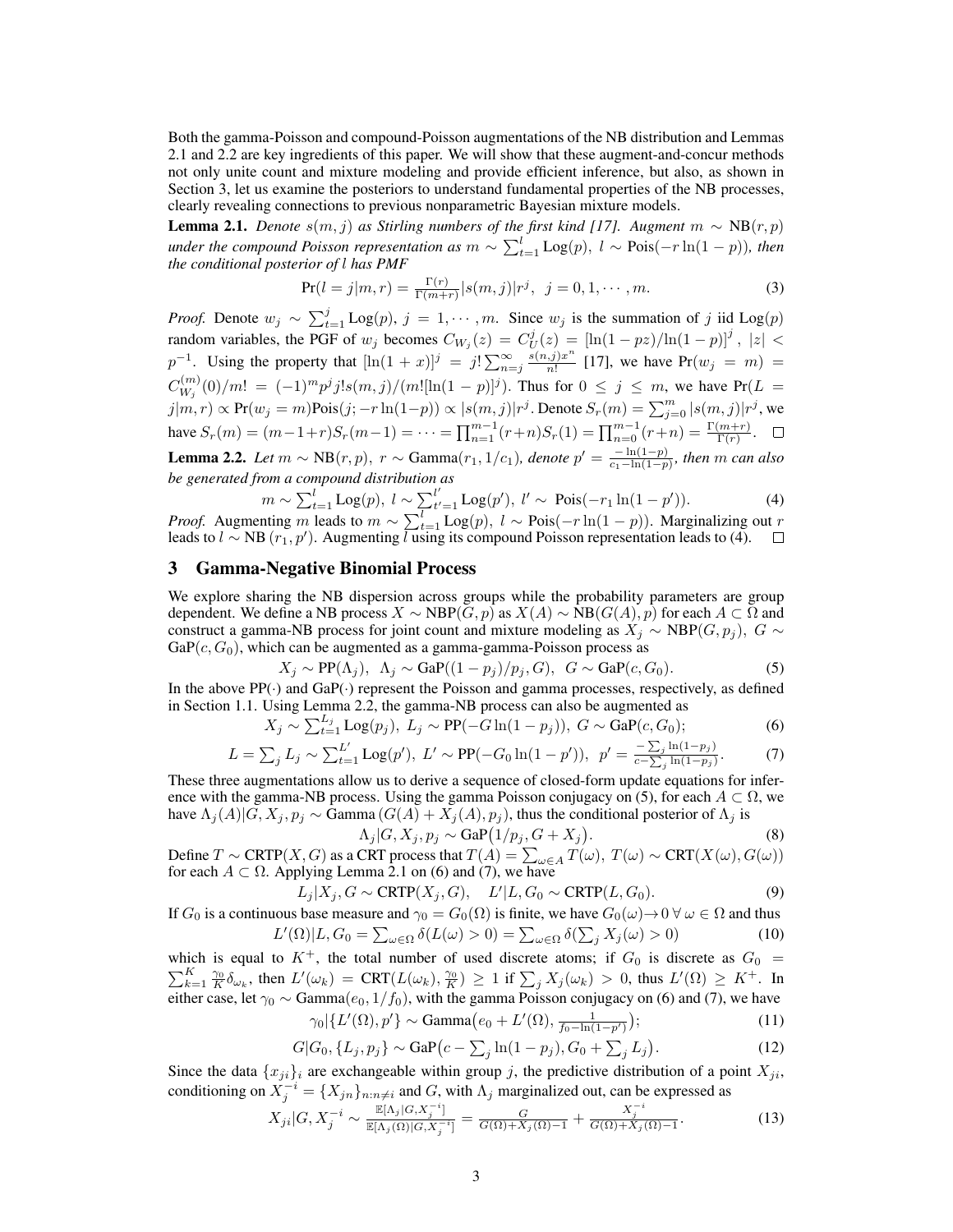#### 3.1 Relationship with the hierarchical Dirichlet process

Using the equivalence between (1) and (2) and normalizing all the gamma processes in (5), denoting  $\tilde{\Lambda}_i = \Lambda_i/\Lambda_i(\Omega)$ ,  $\alpha = G(\Omega)$ ,  $\tilde{G} = G/\alpha$ ,  $\gamma_0 = G_0(\Omega)$  and  $\tilde{G}_0 = G_0/\gamma_0$ , we can re-express (5) as

$$
X_{ji} \sim \widetilde{\Lambda}_j, \ \widetilde{\Lambda}_j \sim \text{DP}(\alpha, \widetilde{G}), \ \alpha \sim \text{Gamma}(\gamma_0, 1/c), \ \widetilde{G} \sim \text{DP}(\gamma_0, \widetilde{G}_0) \tag{14}
$$

which is an HDP [7]. Thus the normalized gamma-NB process leads to an HDP, yet we cannot return from the HDP to the gamma-NB process without modeling  $X_i(\Omega)$  and  $\Lambda_i(\Omega)$  as random variables. Theoretically, they are distinct in that the gamma-NB process is a completely random measure, assigning independent random variables into any disjoint Borel sets  $\{A_q\}_{1,Q}$ of  $\Omega$ ; whereas the HDP is not. Practically, the gamma-NB process can exploit conjugacy to achieve analytical conditional posteriors for all latent parameters. The inference of the HDP is a major challenge and it is usually solved through alternative constructions such as the Chinese restaurant franchise (CRF) and stick-breaking representations [7, 23]. In particular, without analytical conditional posteriors, the inference of concentration parameters  $\alpha$  and  $\gamma_0$  is nontrivial [7, 24] and they are often simply fixed [23]. Under the CRF metaphor  $\alpha$  governs the random number of tables occupied by customers in each restaurant independently; further, if the base probability measure  $G_0$  is continuous,  $\gamma_0$  governs the random number of dishes selected by tables of all restaurants. One may apply the data augmentation method of [22] to sample  $\alpha$  and  $\gamma_0$ . However, if  $\tilde{G}_0$  is discrete as  $\tilde{G}_0 = \sum_{k=1}^K \frac{1}{K} \delta_{\omega_k}$ , which is of practical value and becomes a continuous base measure as  $K \to \infty$  [11, 7, 24], then using the method of [22] to sample  $\gamma_0$  is only approximately correct, which may result in a biased estimate in practice, especially if  $K$  is not large enough. By contrast, in the gamma-NB process, the shared gamma process  $G$  can be analytically updated with (12) and  $G(\Omega)$  plays the role of  $\alpha$  in the HDP, which is readily available as

$$
G(\Omega)|G_0, \{L_j, p_j\}_{j=1,N} \sim \text{Gamma}\left(\gamma_0 + \sum_j L_j(\Omega), \frac{1}{c - \sum_j \ln(1 - p_j)}\right) \tag{15}
$$

and as in (11), regardless of whether the base measure is continuous, the total mass  $\gamma_0$  has an analytical gamma posterior whose shape parameter is governed by  $L'(\Omega)$ , with  $L'(\Omega) = K^+$  if  $G_0$  is continuous and finite and  $L'(\Omega) \ge K^+$  if  $G_0 = \sum_{k=1}^K \frac{\gamma_0}{K} \delta_{\omega_k}$ . Equation (15) also intuitively shows how the NB probability parameters  $\{p_j\}$  govern the variations among  $\{\tilde{\Lambda}_j\}$  in the gamma-NB process. In the HDP,  $p_i$  is not explicitly modeled, and since its value becomes irrelevant when taking the normalized constructions in (14), it is usually treated as a nuisance parameter and perceived as  $p_i = 0.5$ when needed for interpretation purpose. Fixing  $p_j = 0.5$  is also considered in [12] to construct an HDP, whose group-level DPs are normalized from gamma processes with the scale parameters as  $p_j$  $\frac{p_j}{1-p_j}=1$ ; it is also shown in [12] that improved performance can be obtained for topic modeling by learning the scale parameters with a log Gaussian process prior. However, no analytical conditional posteriors are provided and Gibbs sampling is not considered as a viable option [12].

#### 3.2 Augment-and-conquer inference for joint count and mixture modeling

For a finite continuous base measure, the gamma process  $G \sim \text{GaP}(c, G_0)$  can also be defined with its Lévy measure on a product space  $\mathbb{R}_+ \times \Omega$ , expressed as  $\nu(dr d\omega) = r^{-1}e^{-cr}drG_0(d\omega)$  [9]. Since the Poisson intensity  $\nu^+ = \nu(\mathbb{R}_+ \times \Omega) = \infty$  and  $\int \int_{\mathbb{R}_+ \times \Omega} r \nu(dr d\omega)$  is finite, a draw from this process can be expressed as  $G = \sum_{k=1}^{\infty} r_k \delta_{\omega_k}$ ,  $(r_k, \omega_k) \sim \pi (dr d\omega)$ ,  $\pi (dr d\omega) \nu^+ \equiv \nu (dr d\omega)$  [9]. Here we consider a discrete base measure as  $G_0 = \sum_{k=1}^K \frac{\gamma_0}{K} \delta_{\omega_k}$ ,  $\omega_k \sim g_0(\omega_k)$ , then we have  $G =$  $\sum_{k=1}^K r_k \delta_{\omega_k}$ ,  $r_k \sim \text{Gamma}(\gamma_0/K, 1/c), \omega_k \sim g_0(\omega_k)$ , which becomes a draw from the gamma process with a continuous base measure as  $K \to \infty$ . Let  $x_{ji} \sim F(\omega_{z_{ji}})$  be observation i in group j, linked to a mixture component  $\omega_{z_{ji}} \in \Omega$  through a distribution F. Denote  $n_{jk} = \sum_{i=1}^{N_j} \delta(z_{ji} = k)$ , we can express the gamma-NB process with the discrete base measure as

$$
\omega_k \sim g_0(\omega_k), N_j = \sum_{k=1}^K n_{jk}, n_{jk} \sim \text{Pois}(\lambda_{jk}), \lambda_{jk} \sim \text{Gamma}(r_k, p_j/(1-p_j))
$$
  

$$
r_k \sim \text{Gamma}(\gamma_0/K, 1/c), p_j \sim \text{Beta}(a_0, b_0), \gamma_0 \sim \text{Gamma}(e_0, 1/f_0)
$$
 (16)

where marginally we have  $n_{jk} \sim NB(r_k, p_j)$ . Using the equivalence between (1) and (2), we can equivalently express  $N_j$  and  $n_{jk}$  in the above model as  $N_j \sim \text{Pois}(\lambda_j)$ ,  $[n_{j1}, \cdots, n_{jK}] \sim$ Mult  $(N_j; \lambda_{j1}/\lambda_j, \cdots, \lambda_{jK}/\lambda_j)$ , where  $\lambda_j = \sum_{k=1}^K \lambda_{jk}$ . Since the data  $\{x_{ji}\}_{i=1,N_j}$  are fully exchangeable, rather than drawing  $[n_{j1}, \cdots, n_{jK}]$  once, we may equivalently draw the index

$$
z_{ji} \sim \text{Discrete} \left( \lambda_{j1} / \lambda_j, \cdots, \lambda_{jK} / \lambda_j \right) \tag{17}
$$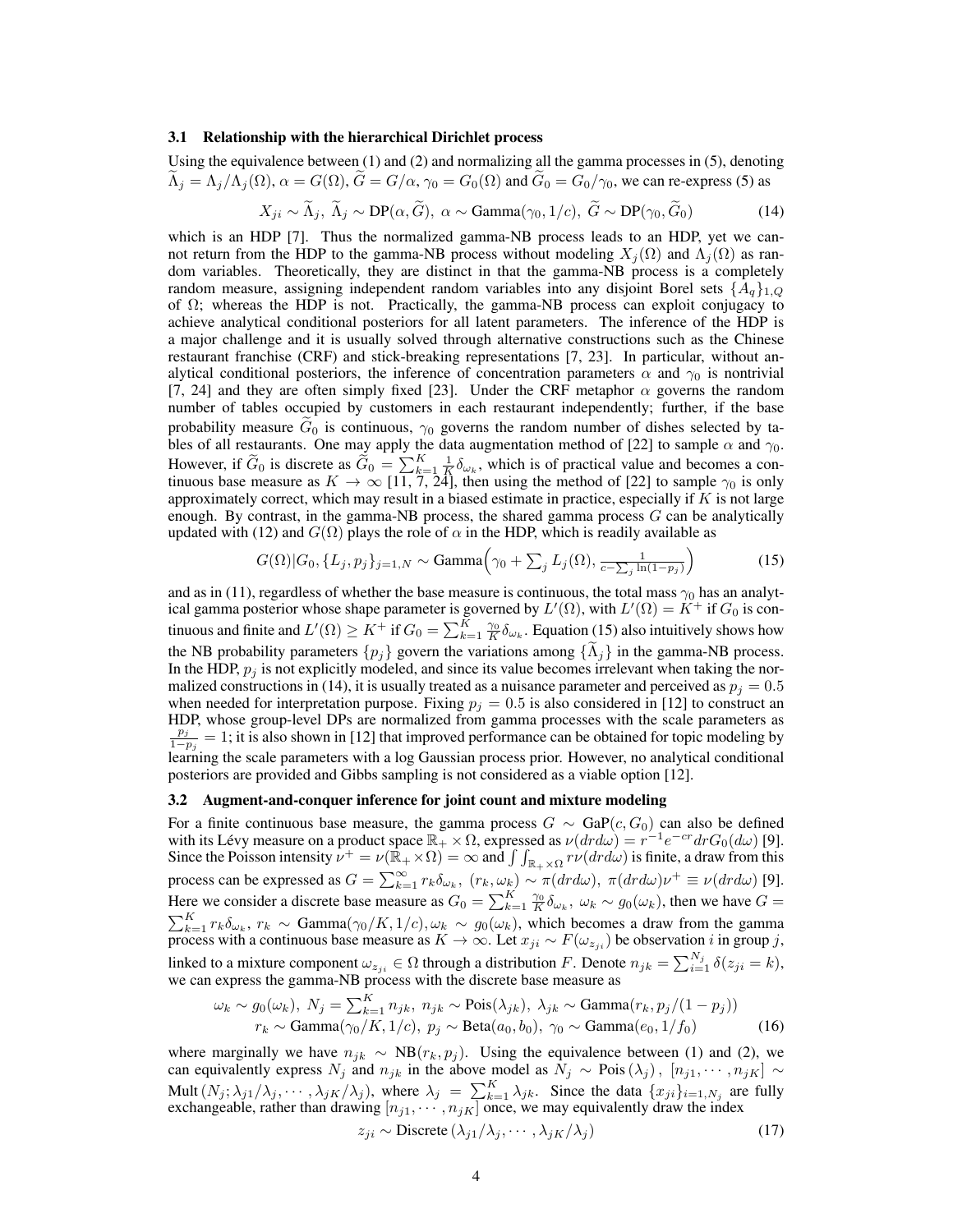for each  $x_{ji}$  and then let  $n_{jk} = \sum_{i=1}^{N_j} \delta(z_{ji} = k)$ . This provides further insights on how the seemingly disjoint problems of count and mixture modeling are united under the NB process framework. Following (8)-(12), the block Gibbs sampling is straightforward to write as

$$
p(\omega_k|-) \propto \prod_{z_{ji}=k} F(x_{ji}; \omega_k) g_0(\omega_k), \quad \Pr(z_{ji}=k|-) \propto F(x_{ji}; \omega_k) \lambda_{jk}
$$

$$
(p_j|-) \sim \text{Beta}\left(a_0 + N_j, b_0 + \sum_k r_k\right), \ p' = \frac{-\sum_j \ln(1-p_j)}{c - \sum_j \ln(1-p_j)}, \ (l_{jk}|-) \sim \text{CRT}(n_{jk}, r_k)
$$

$$
(l'_k|-) \sim \text{CRT}(\sum_j l_{jk}, \gamma_0/K), \ (\gamma_0|-) \sim \text{Gamma}\left(e_0 + \sum_k l'_k, \frac{1}{f_0 - \ln(1-p')}\right)
$$

$$
(r_k|-) \sim \text{Gamma}\left(\gamma_0/K + \sum_j l_{jk}, \frac{1}{c - \sum_j \ln(1-p_j)}\right), \ (\lambda_{jk}|-) \sim \text{Gamma}(r_k + n_{jk}, p_j). \tag{18}
$$

which has similar computational complexity as that of the direct assignment block Gibbs sampling of the CRF-HDP [7, 24]. If  $g_0(\omega)$  is conjugate to the likelihood  $F(x; \omega)$ , then the posterior  $p(\omega|-)$ would be analytical. Note that when  $K \to \infty$ , we have  $(l'_k|-) = \delta(\sum_j l_{jk} > 0) = \delta(\sum_j n_{jk} > 0)$ .

Using (1) and (2) and normalizing the gamma distributions, (16) can be re-expressed as

$$
z_{ji} \sim \text{Discrete}(\tilde{\lambda}_j), \ \tilde{\lambda}_j \sim \text{Dir}(\alpha \tilde{r}), \ \alpha \sim \text{Gamma}(\gamma_0, 1/c), \ \tilde{r} \sim \text{Dir}(\gamma_0/K, \cdots, \gamma_0/K) \tag{19}
$$

which loses the count modeling ability and becomes a finite representation of the HDP, the inference of which is not conjugate and has to be solved under alternative representations [7, 24]. This also implies that by using the Dirichlet process as the foundation, traditional mixture modeling may discard useful count information from the beginning.

## 4 The Negative Binomial Process Family and Related Algorithms

The gamma-NB process shares the NB dispersion across groups. Since the NB distribution has two adjustable parameters, we may explore alternative ideas, with the NB probability measure shared across groups as in [6], or with both the dispersion and probability measures shared as in [5]. These constructions are distinct from both the gamma-NB process and HDP in that  $\Lambda_i$  has space dependent scales, and thus its normalization  $\Lambda_i = \Lambda_i/\Lambda_i(\Omega)$  no longer follows a Dirichlet process.

It is natural to let the probability measure be drawn from a beta process [25, 26], which can be defined by its Lévy measure on a product space  $[0, 1] \times \Omega$  as  $\nu(dpd\omega) = cp^{-1}(1-p)^{c-1}dpB_0(d\omega)$ . A draw from the beta process  $B \sim BP(c, B_0)$  with concentration parameter c and base measure  $B_0$ can be expressed as  $B = \sum_{k=1}^{\infty} p_k \delta_{\omega_k}$ . A beta-NB process [5, 6] can be constructed by letting  $X_j \sim$ NBP( $r_j, B$ ), with a random draw expressed as  $X_j = \sum_{k=1}^{\infty} n_{jk} \delta_{\omega_k}$ ,  $n_{jk} \sim NB(r_j, p_k)$ . Under this construction, the NB probability measure is shared and the NB dispersion parameters are group dependent. As in [5], we may also consider a marked-beta-NB<sup>1</sup> process that both the NB probability and dispersion measures are shared, in which each point of the beta process is marked with an independent gamma random variable. Thus a draw from the marked-beta process becomes  $(R, B) = \sum_{n=0}^{\infty} (R_n, R)$  $\sum_{k=1}^{\infty} (r_k, p_k) \delta_{\omega_k}$ , and the NB process  $X_j \sim \text{NBP}(R, B)$  becomes  $X_j = \sum_{k=1}^{\infty} n_{jk} \delta_{\omega_k}$ ,  $n_{jk} \sim$  $\overline{\text{NB}}(r_k, p_k)$ . Since the beta and NB processes are conjugate, the posterior of B is tractable, as shown in [5, 6]. If it is believed that there are excessive number of zeros, governed by a process other than the NB process, we may introduce a zero inflated NB process as  $X_j \sim \text{NBP}(RZ_j, p_j)$ , where  $Z_j \sim \text{BeP}(B)$  is drawn from the Bernoulli process [26] and  $(R, B) = \sum_{k=1}^{\infty} (r_k, \pi_k) \delta_{\omega_k}$  is drawn from a marked-beta process, thus  $n_{jk} \sim NB(r_k b_{jk}, p_j)$ ,  $b_{jk} = Bernoulli(\pi_k)$ . This construction can be linked to the model in [27] with appropriate normalization, with advantages that there is no need to fix  $p_i = 0.5$  and the inference is fully tractable. The zero inflated construction can also be linked to models for real valued data using the Indian buffet process (IBP) or beta-Bernoulli process spike-and-slab prior [28, 29, 30, 31].

#### 4.1 Related Algorithms

To show how the NB processes can be diversely constructed and to make connections to previous parametric and nonparametric mixture models, we show in Table 1 a variety of NB processes, which differ on how the dispersion and probability measures are shared. For a deeper understanding on how the counts are modeled, we also show in Table 1 both the VMR and ODL implied by these

<sup>&</sup>lt;sup>1</sup>We may also consider a beta marked-gamma-NB process, whose performance is found to be very similar.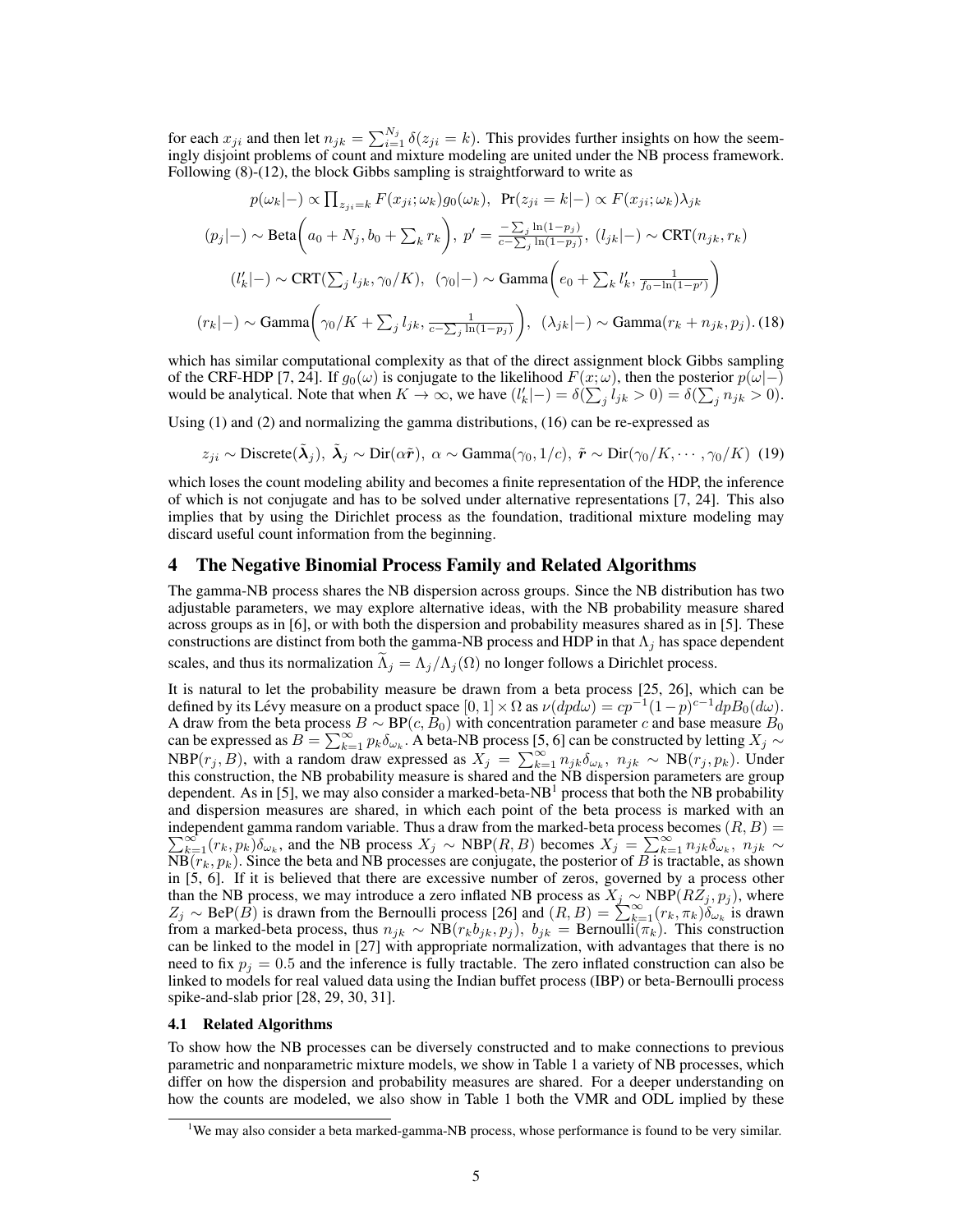| Table 1: A variety of negative binomial processes are constructed with distinct sharing mechanisms, reflected                                     |
|---------------------------------------------------------------------------------------------------------------------------------------------------|
| with which parameters from $r_k$ , $r_j$ , $p_k$ , $p_j$ and $\pi_k$ ( $b_{jk}$ ) are inferred (indicated by a check-mark $\checkmark$ ), and the |
| implied VMR and ODL for counts $\{n_{ik}\}_{i,k}$ . They are applied for topic modeling of a document corpus, a                                   |
| typical example of mixture modeling of grouped data. Related algorithms are shown in the last column.                                             |

| eppear example of mixture modernic of grouped data. Fedaled algorithms are shown in the fast column. |       |                   |       |       |         |          |                   |                                    |  |
|------------------------------------------------------------------------------------------------------|-------|-------------------|-------|-------|---------|----------|-------------------|------------------------------------|--|
| <b>Algorithms</b>                                                                                    | $r_k$ | $r_{\mathcal{z}}$ | $p_k$ | $p_i$ | $\pi_k$ | VMR      | ODL               | Related Algorithms                 |  |
| <b>NB-LDA</b>                                                                                        |       |                   |       |       |         | $-p_{i}$ |                   | LDA [32], Dir-PFA [5]              |  |
| NB-HDP                                                                                               |       |                   |       | 0.5   |         |          |                   | HDP[7], DILN-HDP [12]              |  |
| NB-FTM                                                                                               |       |                   |       | 0.5   |         |          | $b_{jk}$<br>$r_k$ | FTM [27], $S\gamma\Gamma$ -PFA [5] |  |
| Beta-NB                                                                                              |       |                   |       |       |         | $-p_k$ ) |                   | <b>BNBP</b> [5], <b>BNBP</b> [6]   |  |
| Gamma-NB                                                                                             |       |                   |       |       |         | $-p_i$   |                   | CRF-HDP [7, 24]                    |  |
| Marked-Beta-NB                                                                                       |       |                   |       |       |         | $-p_k$   |                   | <b>BNBP</b> [5]                    |  |

settings. We consider topic modeling of a document corpus, a typical example of mixture modeling of grouped data, where each a-bag-of-words document constitutes a group, each word is an exchangeable group member, and  $F(x_{ii}; \omega_k)$  is simply the probability of word  $x_{ii}$  in topic  $\omega_k$ .

We consider six differently constructed NB processes in Table 1: (*i*) Related to latent Dirichlet allocation (LDA) [32] and Dirichlet Poisson factor analysis (Dir-PFA) [5], the NB-LDA is also a parametric topic model that requires tuning the number of topics. However, it uses a document dependent  $r_j$  and  $p_j$  to automatically learn the smoothing of the gamma distributed topic weights, and it lets  $r_j \sim \text{Gamma}(\gamma_0, 1/c)$ ,  $\gamma_0 \sim \text{Gamma}(e_0, 1/f_0)$  to share statistical strength between documents, with closed-form Gibbs sampling inference. Thus even the most basic parametric LDA topic model can be improved under the NB count modeling framework. (*ii*) The NB-HDP model is related to the HDP [7], and since  $p_i$  is an irrelevant parameter in the HDP due to normalization, we set it in the NB-HDP as 0.5, the usually perceived value before normalization. The NB-HDP model is comparable to the DILN-HDP [12] that constructs the group-level DPs with normalized gamma processes, whose scale parameters are also set as one. (*iii*) The NB-FTM model introduces an additional beta-Bernoulli process under the NB process framework to explicitly model zero counts. It is the same as the sparse-gamma-gamma-PFA ( $S\gamma T$ -PFA) in [5] and is comparable to the focused topic model (FTM) [27], which is constructed from the IBP compound DP. Nevertheless, they apply about the same likelihoods and priors for inference. The Zero-Inflated-NB process improves over them by allowing  $p_i$  to be inferred, which generally yields better data fitting. (*iv*) The Gamma-NB process explores the idea that the dispersion measure is shared across groups, and it improves over the NB-HDP by allowing the learning of  $p_j$ . It reduces to the HDP [7] by normalizing both the group-level and the shared gamma processes. (*v*) The Beta-NB process explores sharing the probability measure across groups, and it improves over the beta negative binomial process (BNBP) proposed in [6], allowing inference of  $r_j$ . (*vi*) The Marked-Beta-NB process is comparable to the BNBP proposed in [5], with the distinction that it allows analytical update of  $r_k$ . The constructions and inference of various NB processes and related algorithms in Table 1 all follow the formulas in (16) and (18), respectively, with additional details presented in the supplementary material.

Note that as shown in [5], NB process topic models can also be considered as factor analysis of the term-document count matrix under the Poisson likelihood, with  $\omega_k$  as the kth factor loading that sums to one and  $\lambda_{jk}$  as the factor score, which can be further linked to nonnegative matrix factorization [33] and a gamma Poisson factor model [34]. If except for proportions  $\tilde{\lambda}_j$  and  $\tilde{r}$ , the absolute values, e.g.,  $\lambda_{ik}$ ,  $r_k$  and  $p_k$ , are also of interest, then the NB process based joint count and mixture models would apparently be more appropriate than the HDP based mixture models.

# 5 Example Results

Motivated by Table 1, we consider topic modeling using a variety of NB processes, which differ on which parameters are learned and consequently how the VMR and ODL of the latent counts  ${n_{ik}}_{i,k}$ are modeled. We compare them with LDA [32, 35] and CRF-HDP [7, 24]. For fair comparison, they are all implemented with block Gibbs sampling using a discrete base measure with  $K$  atoms, and for the first fifty iterations, the Gamma-NB process with  $r_k \equiv 50/K$  and  $p_i \equiv 0.5$  is used for initialization. For LDA and NB-LDA, we search  $K$  for optimal performance and for the other models, we set  $K = 400$  as an upper-bound. We set the parameters as  $c = 1$ ,  $\eta = 0.05$  and  $a_0 = b_0 = e_0 = f_0 = 0.01$ . For LDA, we set the topic proportion Dirichlet smoothing parameter as  $50/K$ , following the topic model toolbox<sup>2</sup> provided for [35]. We consider 2500 Gibbs sampling iterations, with the last 1500 samples collected. Under the NB processes, each word  $x_{ji}$  would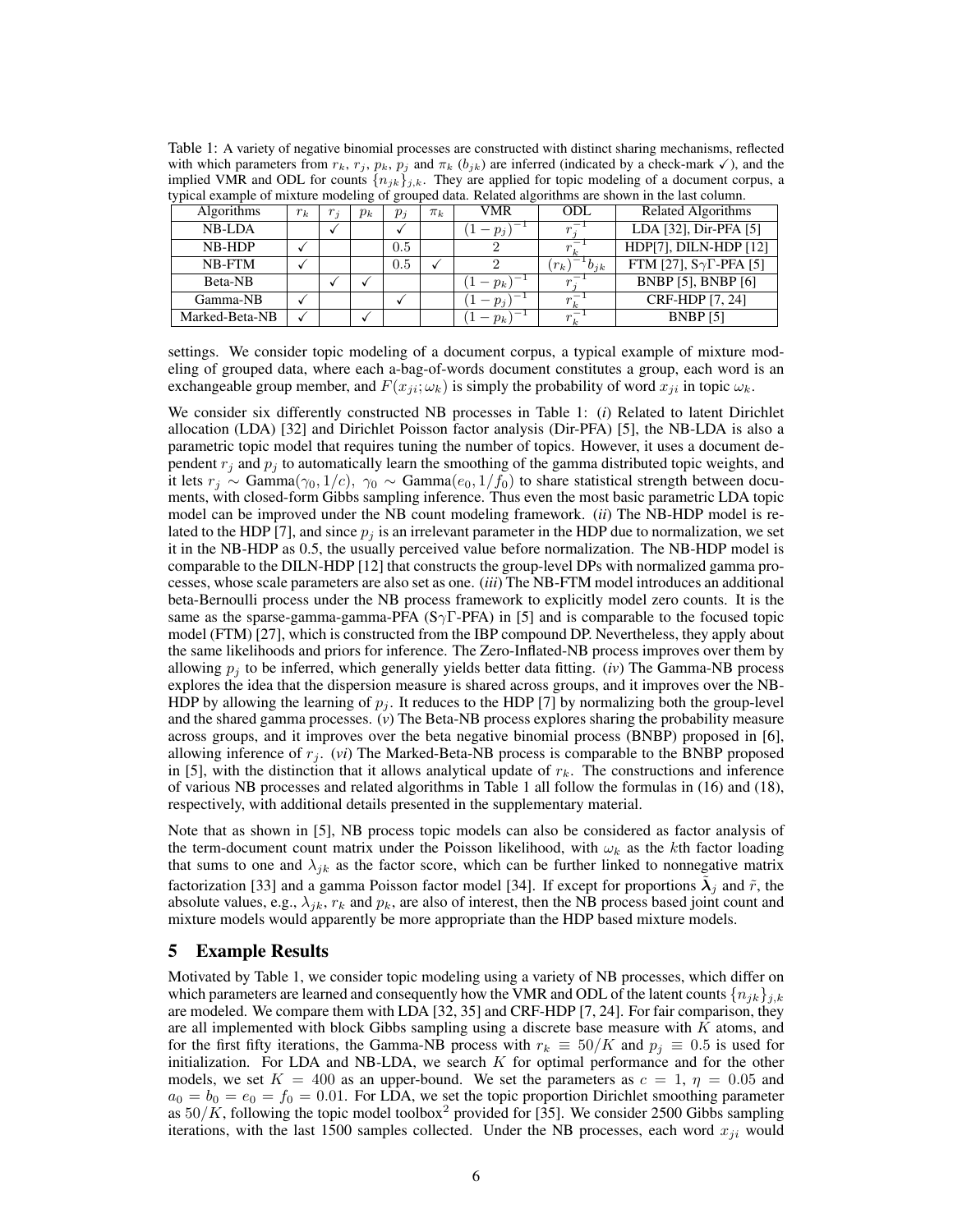

Figure 1: Comparison of per-word perplexities on the held-out words between various algorithms. (a) With  $60\%$  of the words in each document used for training, the performance varies as a function of K in both LDA and NB-LDA, which are parametric models, whereas the NB-HDP, NB-FTM, Beta-NB, CRF-HDP, Gamma-NB and Marked-Beta-NB all infer the number of active topics, which are 127, 201, 107, 161, 177 and 130, respectively, according to the last Gibbs sampling iteration. (b) Per-word perplexities of various models as a function of the percentage of words in each document used for training. The results of the LDA and NB-LDA are shown with the best settings of  $K$  under each training/testing partition.

be assigned to a topic k based on both  $F(x_{ji}; \omega_k)$  and the topic weights  $\{\lambda_{jk}\}_{k=1,K}$ ; each topic is drawn from a Dirichlet base measure as  $\omega_k\sim {\rm Dir}(\eta,\cdots,\eta)\in\mathbb{R}^V,$  where  $V$  is the number of unique terms in the vocabulary and  $\eta$  is a smoothing parameter. Let  $v_{ji}$  denote the location of word  $x_{ji}$  in the vocabulary, then we have  $(\omega_k|-\rangle \sim \text{Dir}(\eta + \sum_j \sum_i \delta(z_{ji} = k, v_{ji} = 1), \cdots, \eta + \sum_j \sum_i \delta(z_{ji} = k, \theta(z_{ji} = k, \theta(z_{ji} = k, \theta(z_{ji} = k, \theta(z_{ji} = k, \theta(z_{ji} = k, \theta(z_{ji} = k, \theta(z_{ji} = k, \theta(z_{ji} = k, \theta(z_{ji} = k, \theta(z_{ji} = k, \theta(z_{ji} = k, \theta(z_{ji} = k, \theta(z_{ji} = k, \theta(z_{ji} = k, \theta(z_{ji} = k$  $(k, v_{ji} = V)$ ). We consider the Psychological Review<sup>2</sup> corpus, restricting the vocabulary to terms that occur in five or more documents. The corpus includes 1281 abstracts from 1967 to 2003, with 2,566 unique terms and 71,279 total word counts. We randomly select  $20\%$ ,  $40\%$ ,  $60\%$  or  $80\%$ of the words from each document to learn a document dependent probability for each term  $v$  as  $f_{jv} = \sum_{s=1}^{S} \sum_{k=1}^{K} \omega_{vk}^{(s)} \lambda_{jk}^{(s)} / \sum_{s=1}^{S} \sum_{v=1}^{V} \sum_{k=1}^{K} \omega_{vk}^{(s)} \lambda_{jk}^{(s)}$ , where  $\omega_{vk}$  is the probability of term v in topic k and S is the total number of collected samples. We use  $\{f_{jv}\}_{j,v}$  to calculate the perword perplexity on the held-out words as in [5]. The final results are averaged from five random training/testing partitions. Note that the perplexity per test word is the fair metric to compare topic models. However, when the actual Poisson rates or distribution parameters for counts instead of the mixture proportions are of interest, it is obvious that a NB process based joint count and mixture model would be more appropriate than an HDP based mixture model.

Figure 1 compares the performance of various algorithms. The Marked-Beta-NB process has the best performance, closely followed by the Gamma-NB process, CRF-HDP and Beta-NB process. With an appropriate  $K$ , the parametric NB-LDA may outperform the nonparametric NB-HDP and NB-FTM as the training data percentage increases, somewhat unexpected but very intuitive results, showing that even by learning both the NB dispersion and probability parameters  $r_i$  and  $p_i$  in a document dependent manner, we may get better data fitting than using nonparametric models that share the NB dispersion parameters  $r_k$  across documents, but fix the NB probability parameters.

Figure 2 shows the learned model parameters by various algorithms under the NB process framework, revealing distinct sharing mechanisms and model properties. When  $(r_j, p_j)$  is used, as in the NB-LDA, different documents are weakly coupled with  $r_j \sim \text{Gamma}(\gamma_0, 1/c)$ , and the modeling results show that a typical document in this corpus usually has a small  $r_j$  and a large  $p_j$ , thus a large ODL and a large VMR, indicating highly overdispersed counts on its topic usage. When  $(r_i, p_k)$  is used to model the latent counts  ${n_{jk}}_{j,k}$ , as in the Beta-NB process, the transition between active and non-active topics is very sharp that  $p_k$  is either close to one or close to zero. That is because  $p_k$ controls the mean as  $\mathbb{E}[\sum_j n_{jk}] = p_k/(1-p_k) \sum_j r_j$  and the VMR as  $(1-p_k)^{-1}$  on topic k, thus a popular topic must also have large  $p_k$  and thus large overdispersion measured by the VMR; since the counts  $\{n_{ik}\}\$  are usually overdispersed, particularly true in this corpus, a middle range  $p_k$  indicating an appreciable mean and small overdispersion is not favored by the model and thus is rarely observed. When  $(r_k, p_j)$  is used, as in the Gamma-NB process, the transition is much smoother that  $r_k$  gradually decreases. The reason is that  $r_k$  controls the mean as  $\mathbb{E}[\sum_j n_{jk}] = r_k \sum_j p_j/(1-p_j)$ and the ODL  $r_k^{-1}$  on topic k, thus popular topics must also have large  $r_k$  and thus small overdispersion measured by the ODL, and unpopular topics are modeled with small  $r_k$  and thus large overdispersion, allowing rarely and lightly used topics. Therefore, we can expect that  $(r_k, p_i)$  would allow

<sup>&</sup>lt;sup>2</sup>http://psiexp.ss.uci.edu/research/programs\_data/toolbox.htm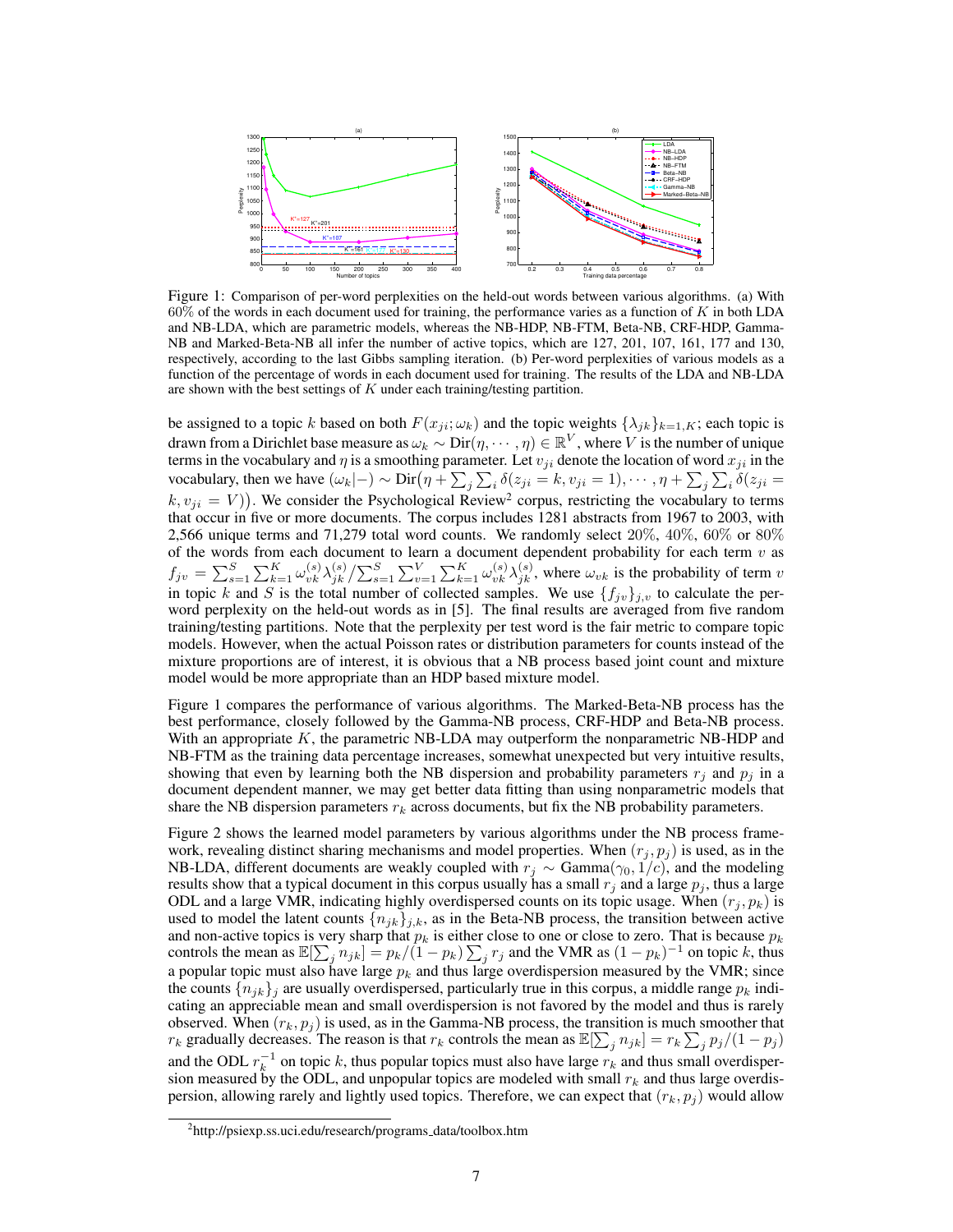

Figure 2: Distinct sharing mechanisms and model properties are evident between various NB processes, by comparing their inferred parameters. Note that the transition between active and non-active topics is very sharp when  $p_k$  is used and much smoother when  $r_k$  is used. Both the documents and topics are ordered in a decreasing order based on the number of words associated with each of them. These results are based on the last Gibbs sampling iteration. The values are shown in either linear or log scales for convenient visualization.

more topics than  $(r_j, p_k)$ , as confirmed in Figure 1 (a) that the Gamma-NB process learns 177 active topics, significantly more than the 107 ones of the Beta-NB process. With these analysis, we can conclude that the mean and the amount of overdispersion (measure by the VMR or ODL) for the usage of topic k is positively correlated under  $(r_i, p_k)$  and negatively correlated under  $(r_k, p_i)$ .

When  $(r_k, p_k)$  is used, as in the Marked-Beta-NB process, more diverse combinations of mean and overdispersion would be allowed as both  $r_k$  and  $p_k$  are now responsible for the mean  $\mathbb{E}[\sum_j n_{jk}] =$  $Jr_kp_k/(1-p_k)$ . For example, there could be not only large mean and small overdispersion (large  $r_k$ and small  $p_k$ ), but also large mean and large overdispersion (small  $r_k$  and large  $p_k$ ). Thus  $(r_k, p_k)$ may combine the advantages of using only  $r_k$  or  $p_k$  to model topic k, as confirmed by the superior performance of the Marked-Beta-NB over the Beta-NB and Gamma-NB processes. When  $(r_k, \pi_k)$ is used, as in the NB-FTM model, our results show that we usually have a small  $\pi_k$  and a large  $r_k$ , indicating topic  $k$  is sparsely used across the documents but once it is used, the amount of variation on usage is small. This modeling properties might be helpful when there are excessive number of zeros which might not be well modeled by the NB process alone. In our experiments, we find the more direct approaches of using  $p_k$  or  $p_j$  generally yield better results, but this might not be the case when excessive number of zeros are better explained with the underlying beta-Bernoulli or IBP processes, e.g., when the training words are scarce.

It is also interesting to compare the Gamma-NB and NB-HDP. From a mixture-modeling viewpoint, fixing  $p_j = 0.5$  is natural as  $p_j$  becomes irrelevant after normalization. However, from a count modeling viewpoint, this would make a restrictive assumption that each count vector  ${n_{ik}}_{k=1,K}$  has the same VMR of 2, and the experimental results in Figure 1 confirm the importance of learning  $p_i$ together with  $r_k$ . It is also interesting to examine (15), which can be viewed as the concentration parameter  $\alpha$  in the HDP, allowing the adjustment of  $p_i$  would allow a more flexible model assumption on the amount of variations between the topic proportions, and thus potentially better data fitting.

## 6 Conclusions

We propose a variety of negative binomial (NB) processes to jointly model counts across groups, which can be naturally applied for mixture modeling of grouped data. The proposed NB processes are completely random measures that they assign independent random variables to disjoint Borel sets of the measure space, as opposed to the hierarchical Dirichlet process (HDP) whose measures on disjoint Borel sets are negatively correlated. We discover augment-and-conquer inference methods that by "augmenting" a NB process into both the gamma-Poisson and compound Poisson representations, we are able to "conquer" the unification of count and mixture modeling, the analysis of fundamental model properties and the derivation of efficient Gibbs sampling inference. We demonstrate that the gamma-NB process, which shares the NB dispersion measure across groups, can be normalized to produce the HDP and we show in detail its theoretical, structural and computational advantages over the HDP. We examine the distinct sharing mechanisms and model properties of various NB processes, with connections to existing algorithms, with experimental results on topic modeling showing the importance of modeling both the NB dispersion and probability parameters.

#### Acknowledgments

The research reported here was supported by ARO, DOE, NGA, and ONR, and by DARPA under the MSEE and HIST programs.